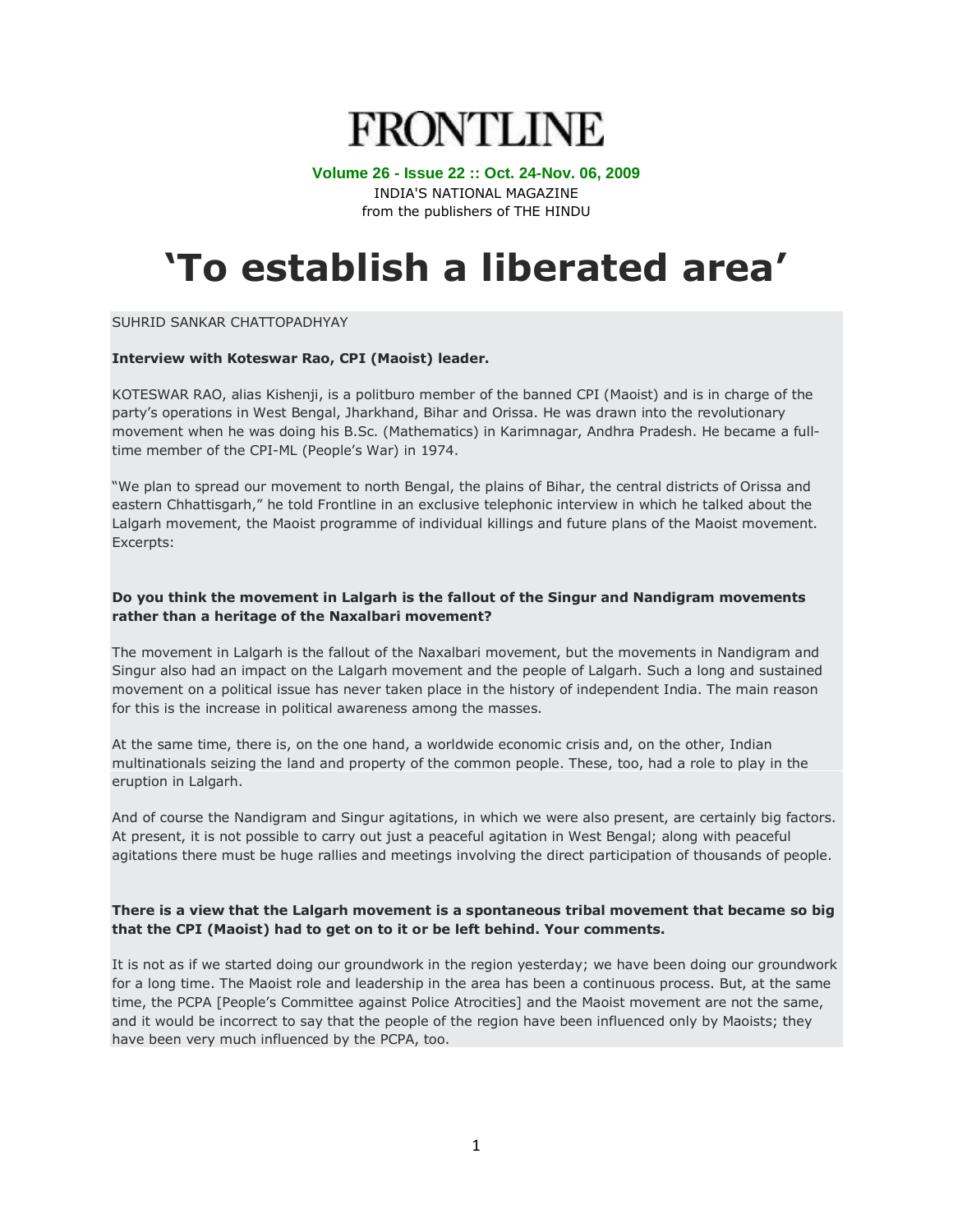### **But if there were no arrests following the assassination attempt on Chief Minister Buddhadeb Bhattacharjee on November 2 last year, would you have been able to build such a strong movement?**

Not something like this. It would have developed in a slow process. But the reaction of the people worked to our advantage – much more than it did in Nandigram or Singur. We didn"t have any demand other than that the police apologise to the people, but the State government did not agree to it. We were left with few options.

#### **Did you at any point think that the movement might not need you?**

Yes, I did. We expected a movement after November 2, but nothing so big. I expected the strength of the movement to be around 50 per cent of what it eventually became. But the movement itself has undergone a qualitative change over the months. Earlier, when the villagers protested, they assembled in large numbers with their traditional bows and arrows. Then the combined forces entered the region and many villagers fled.

Subsequently, they all returned and now they are not fleeing anywhere. They are standing their own ground and collecting weapons to strike back. So tell me, where do you think this spirit to retaliate is coming from? Whom do you think the villagers are supporting now?

# **In 2007, it was decided that the CPI (Maoist) would broad-base its activities and not focus only on individual killings like the earlier naxalite movement. But Maoist killings are being reported almost every other day. So in what way is it different from the old programme?**

At that time, annihilation of the class enemy was the only form adopted to bring about the revolution. We have changed that. We say that annihilation is one of the forms. This was not invented by Maoists; we have seen in history that the masses have always allowed it. To us, annihilation is one aspect of our total movement.

It was not a regular feature earlier as you claim. It became a regular feature only after the combined forces entered the region. If you recollect, before the deployment of Central forces, we held a Jana Adalat [people"s court] for 30 CPI(M) people in Madhupur [near Lalgarh].

More than 12,000 villagers attended the trial. The public wanted the death sentence for 13 of those under trial. But Bikas [the Maoist commander of operations in Lalgarh], after hours of persuasion, finally managed to convince the public that the time was not right to mete out such a punishment. Finally, the public agreed that those 13 people be just made to wear garlands of chappals and apologise. The other killings took place only after continued disregard of repeated warnings that were sent to the victims both by us and by the people of the region.

The victims were not just police informers, they practically marched with the combined forces. It is not that we killed only CPI(M) people, we killed members of the Jharkhand Party, too, for helping the combined forces and for joining the Gana Pratirodh [People"s Resistance] Committee; and I would also like to add that there is no difference between the Salwa Judum and the Gana Pratirodh Committee.

We killed the main leaders of the committee. Of the six main leaders of the Gana Pratirodh Committee, three were from the CPI(M) and three from the Jharkhand Party. Here again, we killed them after repeatedly requesting them to desist from forming such a committee. They did not listen to us and we had no other alternative.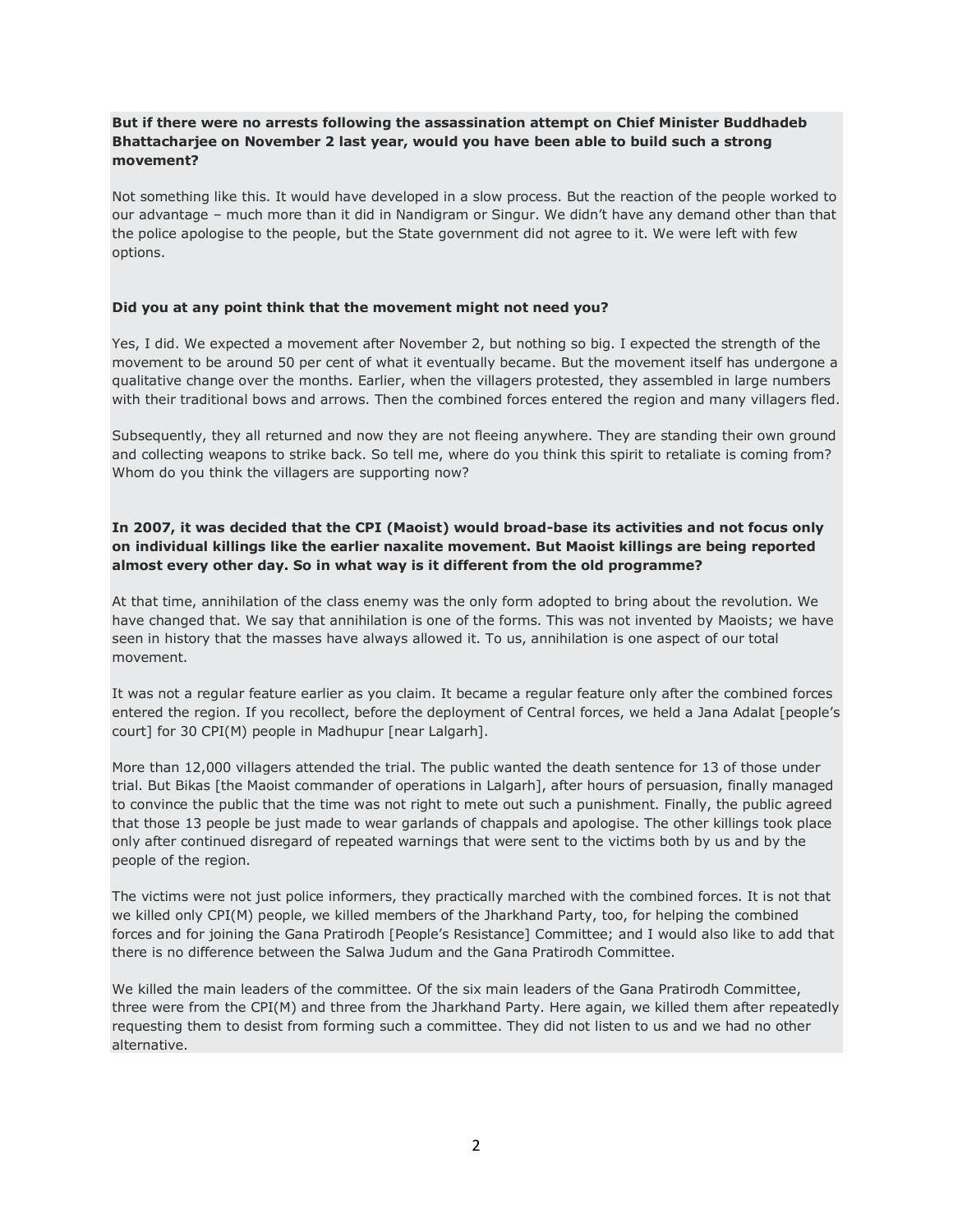The annihilation policy of old and what we do today are not the same. Along with individual assassinations, there are also other forms of actions that we undertake – different kinds of mass movements, social boycotts of culprits, and various developmental works.

In fact, recently, in Shankabanga village [in Purbo Medhinipur], we dug a seven-kilometre canal for irrigation. We have done similar work in many villages.

#### **The CPI (Maoist) had announced that it will spread the movement to new areas following the general elections this year. Which are the areas that have been identified?**

North Bengal, the plains of Bihar, the central districts of Orissa and eastern Chhattisgarh. All these are backward areas where multinational companies are trying to penetrate, and the State governments are signing memorandums of understanding with them. The strategic location of these areas will also help us in our movements.

The movement in Orissa is one of the most upcoming movements by our party and it will facilitate a combined consolidation of our movements in the neighbouring States of Jharkhand, West Bengal and Andhra Pradesh, bringing as many as 15 districts under our control.

#### **Tell us something about your plans in West Bengal.**

Very simply, to establish a liberated area. We decided in 2007 that this [the Jangalmahal] would be a guerilla area. Since then we have progressed a lot, we have already reached out to more than half the population of the region and made it politically aware. I can tell you only so much. Our politburo does not allow us to divulge the tactical aspects of our programmes.

#### **But is there widespread recruitment into your movement from the region?**

There has to be recruitment, or else how will the movement grow?

#### **There are reports of fresh plans by your party to try and assassinate the Chief Minister, and even storm Writers Buildings. Your comments.**

The media need sensational news, and the police need to justify their fat salaries. Do I really need to elaborate? As I have repeatedly said, to kill Buddhadeb Bhattacharjee was not my decision. It was the decision of the people of Nandigram, the people of West Bengal, and even sections of the liberal bourgeoisie.

#### **Railway Minister Mamata Banerjee, who earlier extended her support to the PCPA's movement, seems to have distanced herself from it. Your comments.**

I have been asking Mamata Banerjee for the last three months to make her stand clear. After the general elections her fortune has soared, but what about the fortune of the "Ma, Mati, Manush" [Mamata"s political slogan of Mother, Earth, and People]? Their situation remains the same. What Mamata Banerjee is doing is indulging in opportunistic politics.

#### **With the State and the Centre now planning to launch a much stronger attack, do you not think**